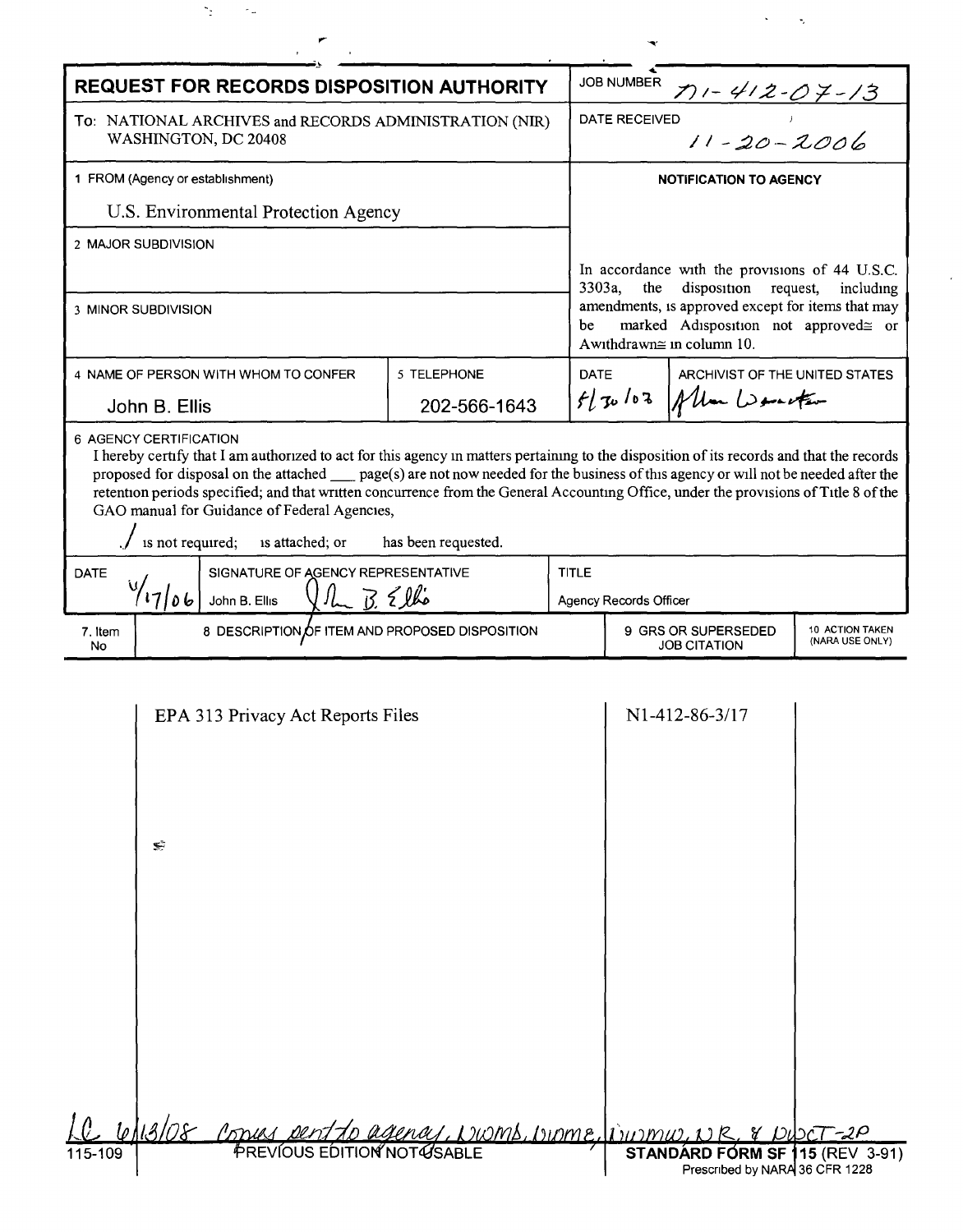This schedule is in draft. It may be used to retire records, but may not be used to destroy records. If you have any questions, please contact the Records Help Desk.

# **EPA Records Schedule 313**

Status: Draft, 01/31/2008

Title: Privacy Act Reports Files

Program: Environmental Information

Applicability: Headquarters

Function: 404-142-02 - Data Collection

#### NARA Disposal Authority:

This schedule authorizes the disposition of the record copy m any media (media neutral), excluding any records already m electronic form. Records designated for permanent retention must be transferred to the National Archives in accordance with NARA standards at the time of transfer.

• NI-412-07-13

# Description:

Contains recurnng reports and one-time mformation requirements relating to Implementation of the Act, includmg annual reports to the Congress of the Umted States, the Office of Management and Budget, etc.

# **Disposition Instruction**

Item a(1): Annual reports - Nonelectromc

- • Permanent
- • Close mactive records when report IS completed.
- Transfer to the National Archives in 5 year blocks 15 years after file closure.

Item a(2): Annual reports - Electromc

- • Permanent
- Close inactive records when report is completed.
- Transfer to the National Archives 5 years after file closure, with any related documentation and external finding aids, as specified in 36 CFR Part 1228.270 or standards applicable at the time.

Item a(3): Annual reports - Electronic copy of records transferred to the National Archives

- • Disposable
- Close file upon transfer to the National Archives.